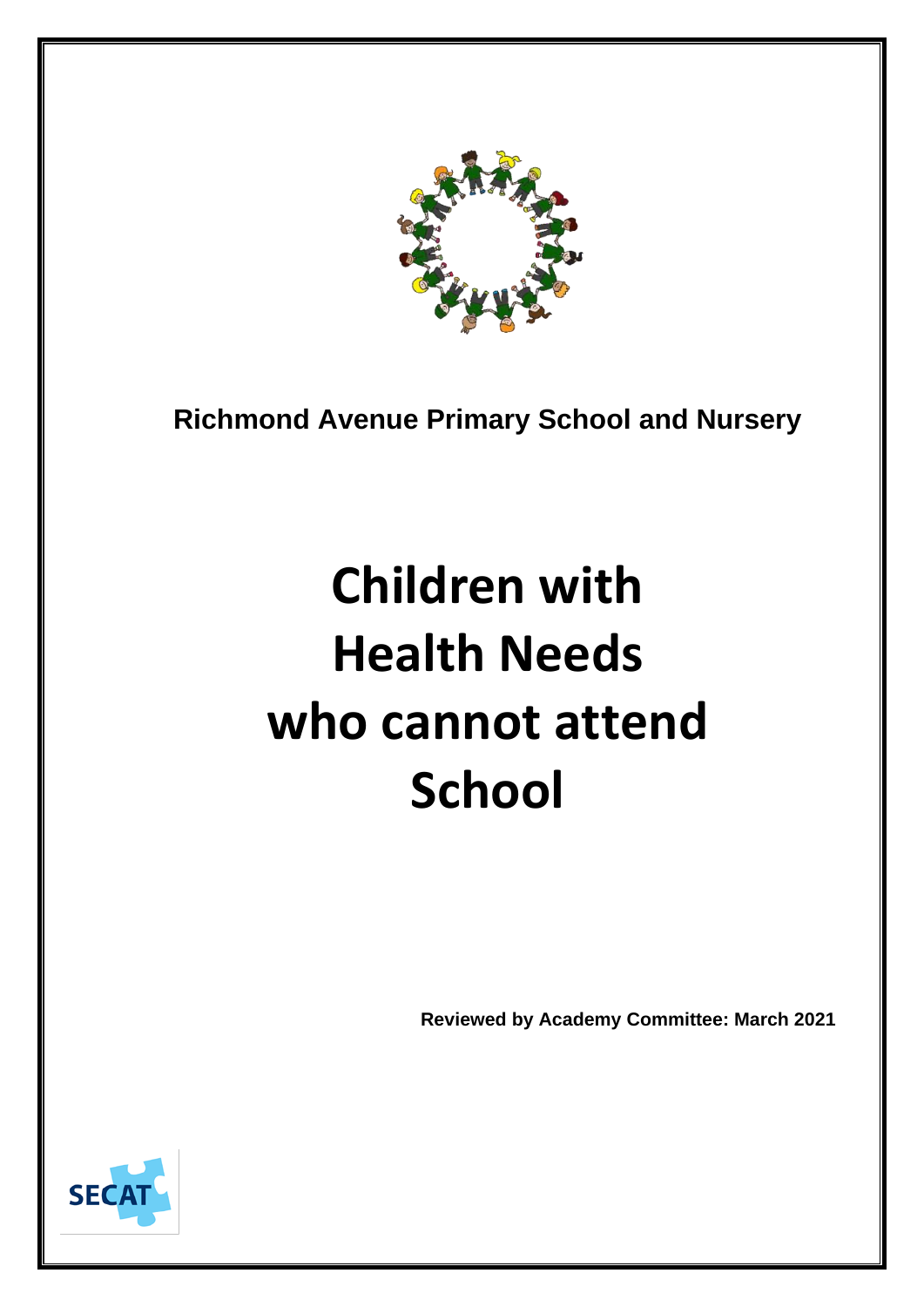

# **Overview:**

SECAT and in turn Richmond Primary School aims to support the LA and ensure that all children who are unable to attend school due to medical needs, and who would not receive suitable education without such provision, continue to have access to as much education as their medical condition allows, to enable them to reach their full potential.

Due to the nature of their health needs, some children may be admitted to hospital or placed in alternative forms of education provision. We recognise that, whenever possible, pupils should receive their education within their school and the aim of the provision will be to reintegrate pupils back into school as soon as they are well enough. We understand that we have a continuing role in a pupil's education whilst they are not attending the school and will work with the LA, healthcare partners and families to ensure that all children with medical needs receive the right level of support to enable them to maintain links with their education.

#### **Legal Frameworks:**

This policy has due regard to all relevant legislation and statutory guidance including, but not limited to, the following:

- Education Act 1996
- Equality Act 2010
- Data Protection Act 2018
- DfE (2013) 'Ensuring a good education for children who cannot attend school because of health needs'
- DfE (2015) 'Supporting pupils at school with medical conditions'

The Government's policy intention is that all children, regardless of circumstance or setting should receive a good education to enable them to shape their own futures. Therefore, alternative provision and the framework surrounding it should offer good quality education on par with that of mainstream schooling, along with the support pupils need to overcome barriers to attainment. This support should meet a pupil's individual needs, including social and emotional needs, and enable them to thrive and prosper in the education system.

This is statutory guidance from the Department for Education. Local authorities (LAs) must have regard to it when carrying out their duty to arrange suitable full-time education (or part-time when appropriate for the child's needs) for children who are unable to attend a mainstream or special school because of their health.

This duty applies to all children and young people who would normally attend mainstream schools, including Academies, Free Schools, independent schools and special schools, or where a child is not on the roll of a school. It applies equally whether a child cannot attend school at all or can only attend intermittently.

LAs are responsible for arranging suitable full-time education for permanently excluded pupils, and for other children who – because of illness or other reasons – would not receive suitable education without such provision. This means that where a child cannot attend school because of health problems, and would not otherwise receive a suitable full-time education, the LA is responsible for arranging provision and must have regard to this guidance.

There will be a wide range of circumstances where a child has a health need but will receive suitable education that meets their needs without the intervention of the LA. For example: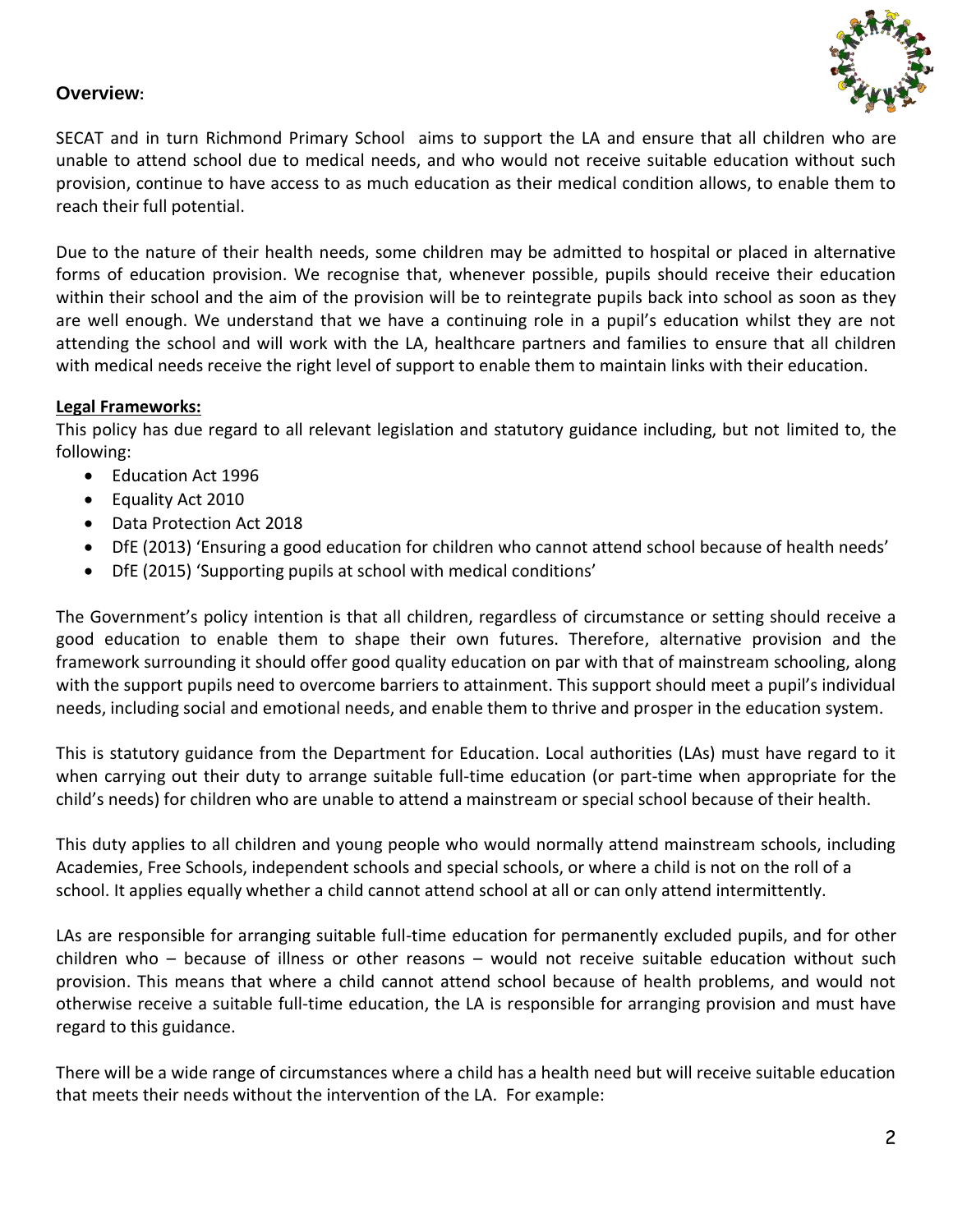

- where the child can still attend school with some support;
- where the school has made arrangements to deliver suitable education outside of school for the or
- where arrangements have been made for the child to be educated in a hospital by an on-site hospital school.

We would not expect the LA to become involved in such arrangements unless it had reason to think that the education being provided to the child was not suitable or, while otherwise suitable, was not full-time or for the number of hours the child could benefit from without adversely affecting their health. This might be the case where, for example, the child can attend school but only intermittently.

# **Definitions:**

Children who are unable to attend school as a result of their medical needs may include those with:

- Physical health issues.
- Physical injuries.
- Mental health problems, including anxiety issues.
- Emotional difficulties or school refusal.
- Progressive conditions.
- Terminal illnesses.
- Chronic illnesses.

# **Role and responsibility of Local Governing Body (LGB)**

The LGB is responsible for:

- Ensuring arrangements for pupils who cannot attend school as a result of their medical needs are in place and are effectively implemented.
- Ensuring the termly review of the arrangements made for pupils who cannot attend school due to their medical needs.
- Ensuring the roles and responsibilities of those involved in the arrangements to support the needs of pupils are clear and understood by all.
- Ensuring robust systems are in place for dealing with health emergencies and critical incidents, for both on- and off-site activities.
- Ensuring staff with responsibility for supporting pupils with health needs are appropriately trained.
- Approving and reviewing this policy on an annual basis.

# **Role and responsibility of headteacher (HT)**

The HT is responsible for:

- Working with the Academy Committee to ensure compliance with the relevant statutory duties when supporting pupils with health needs.
- Working collaboratively with parents and other professionals to develop arrangements to meet the best interests of children.
- Ensuring the arrangements put in place to meet pupils' health needs are fully understood by all those involved and acted upon.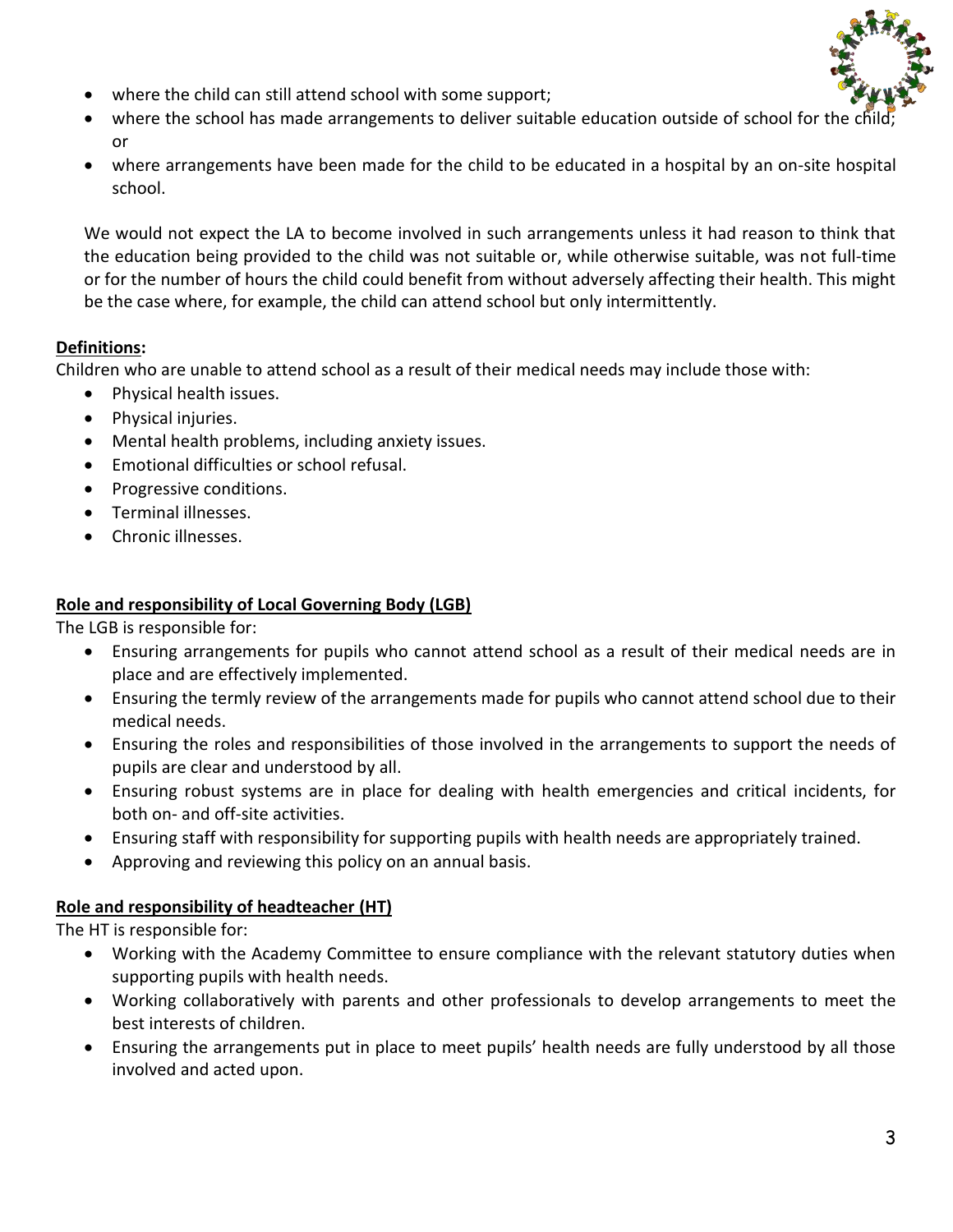

- Appointing a named member of staff who is responsible for pupils with healthcare needs and with parents, pupils, the LA, key workers and others involved in the pupil's care.
- Ensuring the support put in place focusses on and meets the needs of individual pupils. Arranging appropriate training for staff with responsibility for supporting pupils with health needs.
- Providing teachers who support pupils with health needs with suitable information relating to a pupil's health condition and the possible effect the condition and/or medication taken has on the pupil.

#### **Named Staff**

The Academy will have a named member of staff responsible for:

- Dealing with pupils who are unable to attend school because of medical needs.
- Actively monitoring pupil progress and reintegration into school.
- Supplying pupils' education providers with information about the child's capabilities, progress and outcomes.
- Liaising with the Headteacher, education providers and parents to determine pupils' programmes of study whilst they are absent from school.
- Keeping pupils informed about school events and encouraging communication with their peers.
- Providing a link between pupils and their parents, and the LA.

# **Role and responsibilities of the Local Authority**

LAs are responsible for arranging suitable full-time education<sup>2,3,4,</sup> for children of compulsory school age who, because of illness, would not receive suitable<sup>1</sup> education<sup>1</sup> without such provision. This applies whether or not the child is on the roll of a school and whatever the type of school they attend. It applies to children who are pupils in Academies, Free Schools, special schools and independent schools as well as those in maintained schools. Further details on this can be found via the Southend LA website.

The law does not define full-time education<sup>3,4</sup> but children with health needs should have provision which is equivalent to the education they would receive in school. If they receive one-to-one tuition, for example, the hours of face-to-face provision could be fewer as the provision is more concentrated.

Where full-time education would not be in the best interests of a particular child because of reasons relating to their physical or mental health, LAs should provide part-time education on a basis they consider to be in the child's best interests. Full and part-time education should still aim to achieve good academic attainment particularly in English, Maths and Science.

# **Local Authorities must**:

• Arrange suitable<sup>1</sup> full-time education<sup>2,3,4</sup> (or as much education as the child's health condition allows) for children of compulsory school age who, because of illness, would otherwise not receive suitable<sup>1</sup> education.

# **Local Authorities should**:

• Provide such education as soon as it is clear that the child will be away from school for 15 days or more, whether consecutive or cumulative. They should liaise with appropriate medical professionals to ensure minimal delay in arranging appropriate provision for the child.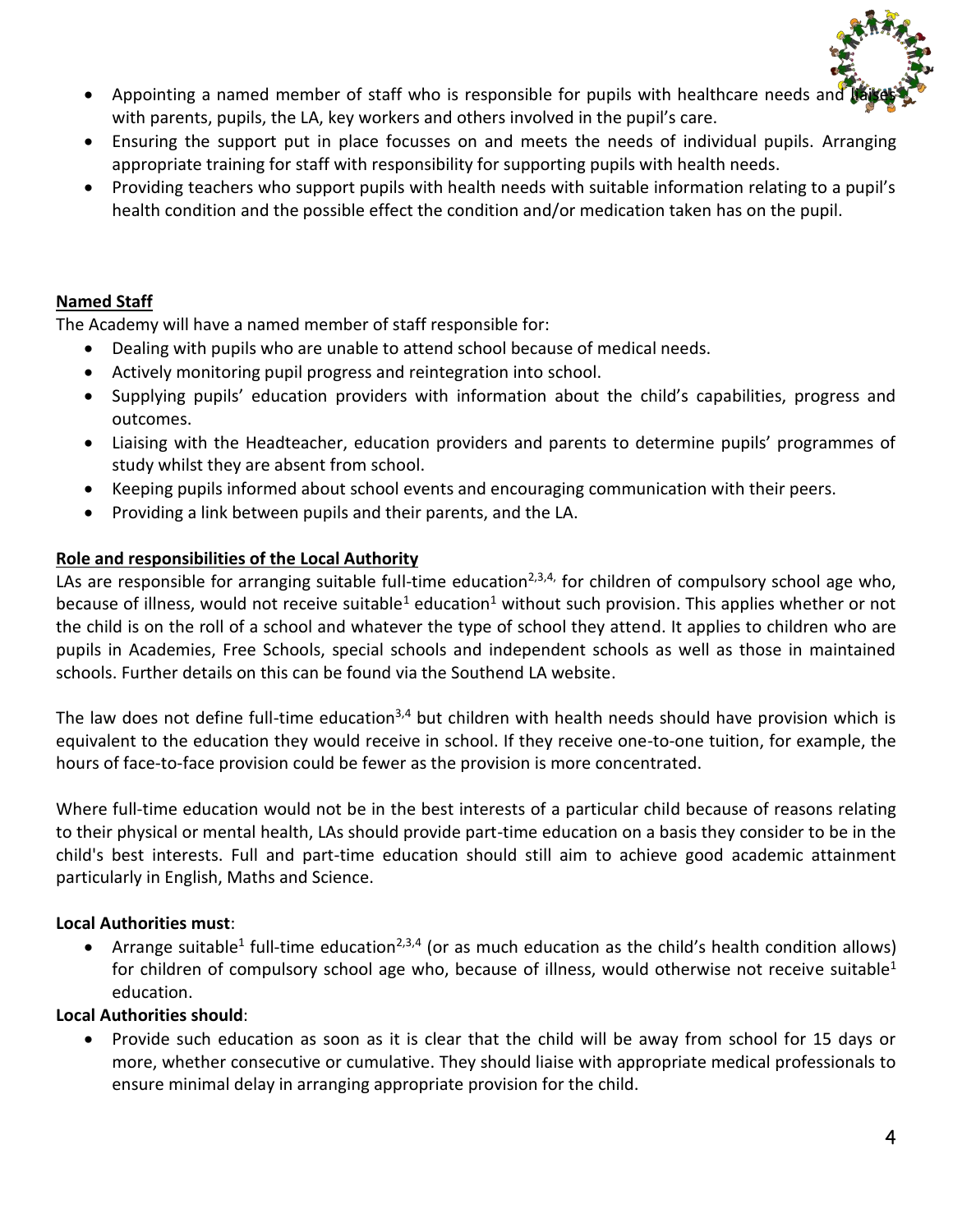

- Ensure that the education children receive is of good quality, as defined in the statutory guide Alternative Provision (2013), allows them to take appropriate qualifications, prevents them from slipping behind their peers in school and allows them to reintegrate successfully back into school as soon as possible.
- Address the needs of individual children in arranging provision. 'Hard and fast' rules are inappropriate: they may limit the offer of education to children with a given condition and prevent their access to the right level of educational support which they are well enough to receive. Strict rules that limit the offer of education a child receives may also breach statutory requirements.
- 1. "suitable" means suitable to the child's age, aptitude, ability and any special educational needs that he or she may have.
- 2. Unless the pupil's condition means that full-time provision would not be in his or her best interests.
- 3. "Full-time education" is not defined in law but it should equate to what the pupil would normally have in school for example, for pupils in Key Stage
- 4. Full-time education in a school would usually be 25 hours a week.

#### **Local authorities should not:**

- Have processes or policies in place which prevent a child from getting the right type of provision and a good education.
- Withhold or reduce the provision, or type of provision, for a child because of how much it will cost (meeting the child's needs and providing a good education must be the determining factors).
- Have policies based upon the percentage of time a child is able to attend school rather than whether the child is receiving a suitable education during that attendance.
- Have lists of health conditions which dictate whether or not they will arrange education for children or inflexible policies which result in children going without suitable full-time education (or as much education as their health condition allows them to participate in).

# **The LA should also:**

- Have a named officer responsible for the education of children with additional health needs, and parents should know who that person is.
- Have a written, publicly accessible policy statement on their arrangements to comply with their legal duty towards children with additional health needs. The policy should make links with related services in the area - for example, Special Educational Needs and Disability Services (SEND), Child and Adolescent Mental Health Services (CAMHS), Education Welfare/Attendance Improvement Services, educational psychologists, and, where relevant, school nurses.
- Review the provision offered regularly to ensure that it continues to be appropriate for the child and that it is providing suitable education.
- Have clear policies on the provision of education for children and young people under and over compulsory school age. Ensuring children have a good education

Alternative provision, and the support framework which surrounds it, should enable a pupil to maintain academic progression and attainment, and allow them to thrive and prosper in the education system. This support framework should work cohesively across organisational boundaries and include a structured understanding and assessment of the needs of a pupil, and appropriate referral and re-integration that focuses on the pupil's interest and appropriate outcomes rather than processes. Local authorities, schools, providers, relevant agencies and parents should work together constructively in order to ensure the best outcomes for a pupil.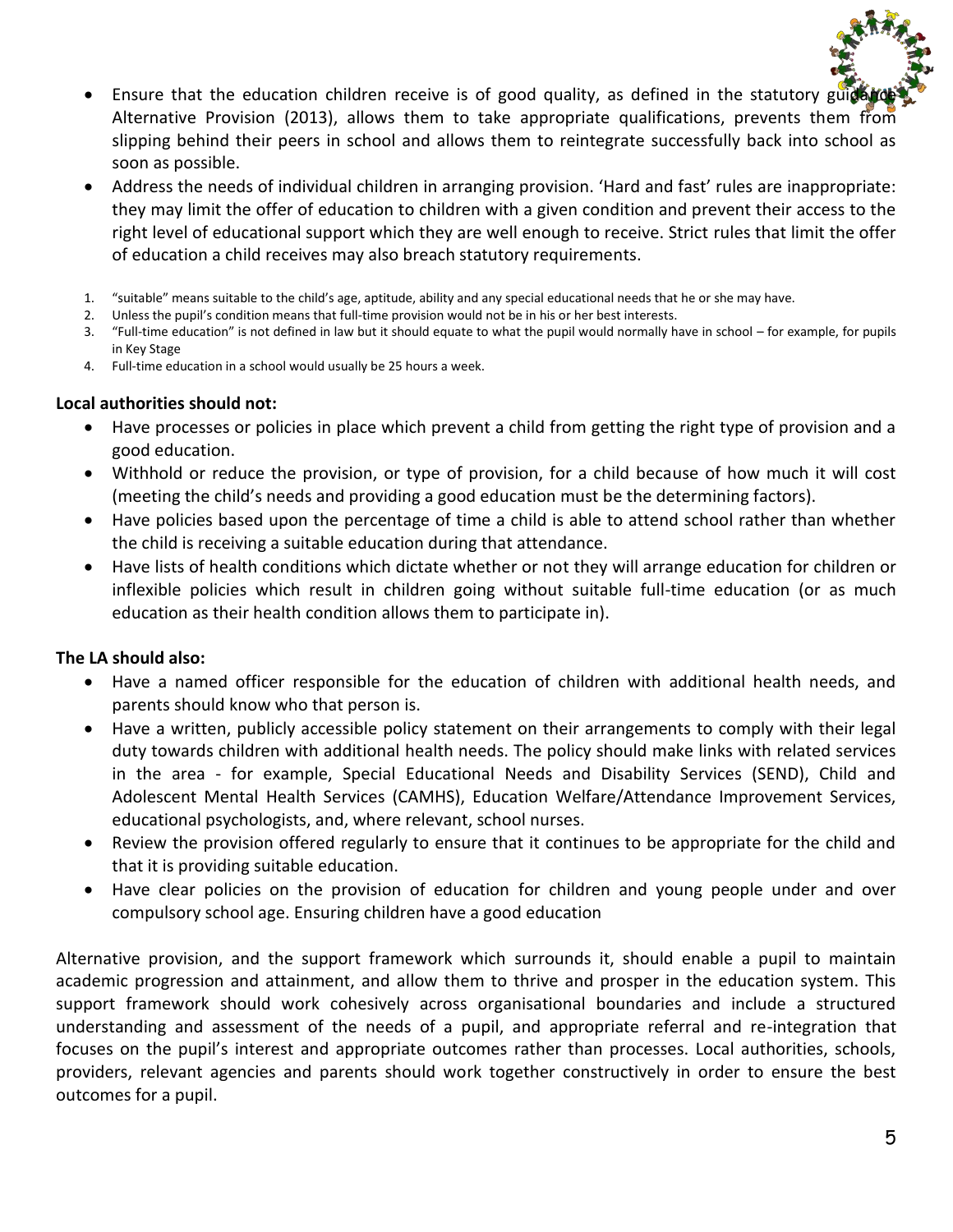

#### **Pupil Entitlement**:

Every child should have the best possible start in life through a high quality education, which allows them to achieve their full potential. A child who has health needs should have the same opportunities as their peer group, including a broad and balanced curriculum. As far as possible, children with health needs and who are unable to attend school should receive the same range and quality of education as they would have experienced at their home school. Children unable to attend school because of health needs should be able to access suitable and flexible education appropriate to their needs. The nature of the provision must be responsive to the demands of what may be a changing health status.

LAs maintain good links with all schools in their area and put in place systems to promote co-operation between them when children cannot attend school because of ill health. Schools can do a lot to support the education of children with health needs and the sharing of information between schools, health services and LAs is important. Schools can also play a big part in making sure that the provision offered to the child is as effective as possible and that the child can be reintegrated back into school successfully. Parents also have a vital role to play, and LAs should encourage schools to have a publicly accessible policy that sets out how schools will support children with health needs; it is also helpful if schools have a named person who can be contacted by the LA and by parents.

LAs ensure that teachers who provide education for children with health needs receive suitable training and support and are kept aware of curriculum developments. They are given suitable information relating to a child's health condition, and the possible effect the condition and/or medication taken has on the child.

Some complex and/or long-term health issues may be considered disabilities under equality legislation. This legislation provides that LAs must not discriminate against disabled children and are under a duty to eliminate discrimination, foster equality of opportunity for disabled children and foster good relations between disabled and non-disabled children. Las should make reasonable adjustments to alleviate disadvantage faced by disabled children, and plan to increase disabled children's access to Pupil Referral Unit (PRU) premises and their curriculum.

#### **Identification and Intervention**

Where they have identified that alternative provision is required, LAs should ensure that it is arranged as quickly as possible and that it appropriately meets the needs of the child. In order to better understand the needs of the child, and therefore choose the most appropriate provision, LAs should work closely with medical professionals and the child's family, and consider the medical evidence. LAs should make every effort to minimise the disruption to a child's education. For example, where specific medical evidence, such as that provided by a medical consultant, is not quickly available, LAs should consider liaising with other medical professionals, such as the child's GP, and consider looking at other evidence to ensure minimal delay in arranging appropriate provision for the child.

Once parents have provided evidence from a consultant, LAs should not unnecessarily demand continuing evidence from the consultant without good reason, even where a child has long-term health problems. Evidence of the continuing additional health issues from the child's GP should usually be sufficient. In cases where a LA believes that a consultant's on-going opinion is absolutely necessary, they should give parents sufficient time to contact the consultant to obtain the evidence.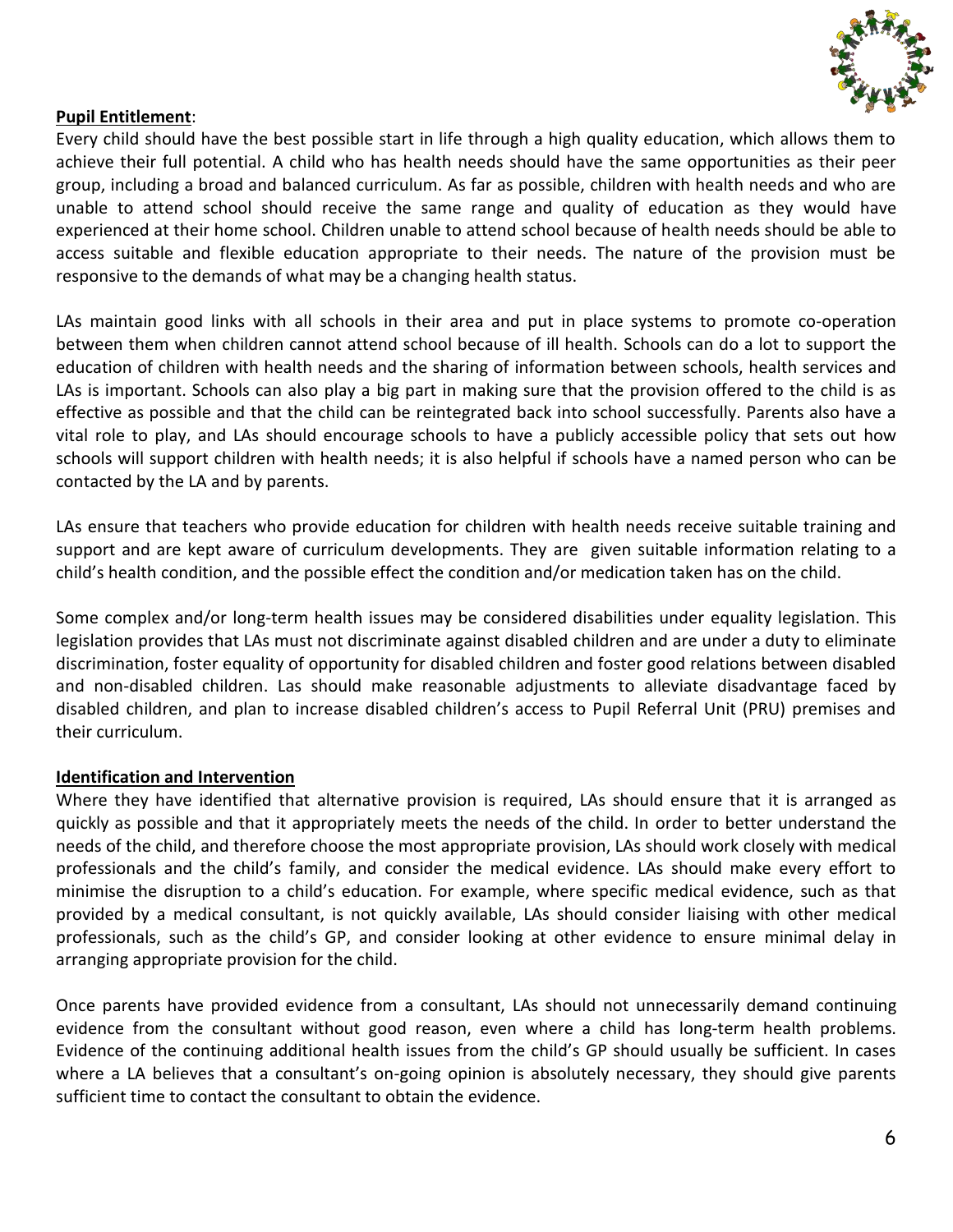

The law does not specify the point during a child's illness when it becomes the LA's responsibility to secure for the child suitable full-time education. Schools would usually provide support to children who are absent from school because of illness for a shorter period, for example when experiencing chicken pox or influenza. In some cases, where a child is hospitalised, the hospital may provide education for the child within the hospital and the LA would not need to arrange any additional education, provided it is satisfied that the child is receiving suitable education. More generally, LAs should be ready to take responsibility for any child whose illness will prevent them from attending school for 15 or more school days, either in one absence or over the course of a school year, and where suitable education is not otherwise being arranged.

There is no absolute legal deadline by which LAs must have started to provide education for children with additional health needs (unlike for excluded children, where provision must begin by the sixth day of the exclusion). LAs should, however, arrange provision as soon as it is clear that an absence will last more than 15 days and it should do so at the latest by the sixth day of the absence, aiming to do so by the first day of absence. Where an absence is planned, for example for a stay or recurrent stays in hospital, LAs should make arrangements in advance to allow provision to begin from day one.

With planned hospital admissions, LAs should give the teacher who will be teaching the child as much forewarning as possible, including the likely admission date and expected length of stay. This allows them to liaise with the child's school and, where applicable, with the LA about the programme to be followed while the child is in hospital. LAs should set up a personal education plan, which should ensure that the child's school, the LA and the hospital school or other provider can work together.

LAs should have regard to any medical advice given by the hospital when they discharge a child, as to how much education will be appropriate for them after discharge, when they might be ready to return to school and whether they should initially return to school on a part-time basis only. LAs should work with schools to complement the education a child receives if they cannot attend school full-time but are well enough to have education in other ways.

# **Long-term medical conditions – provision at home or hospital**

Where children have complex or long-term health issues, the pattern of illness can be unpredictable. LAs should discuss the child's needs and how these may best be met with the school, the relevant clinician and the parents, and where appropriate with the child. That may be through individual support or by them remaining at school and being supported back into school after each absence. How long the child is likely to be out of school will be important in deciding this. LAs should make provision available as soon as the child is able to benefit from it.

Where a child has been in hospital for a longer period and returns home, if appropriate, the LA should aim to provide education at home or otherwise as quickly as possible. The child's education may well have been disrupted by their time in hospital, so further discontinuity should be avoided if at all possible. Working together – with parents, children, health services and schools

The LA and/or the provider delivering the education should consult parents before teaching begins. Parents have an important role to play, whether their child is at home or in hospital. Parents and carers can provide useful information that can inform the teaching approach. In the case of a looked after child, the LA is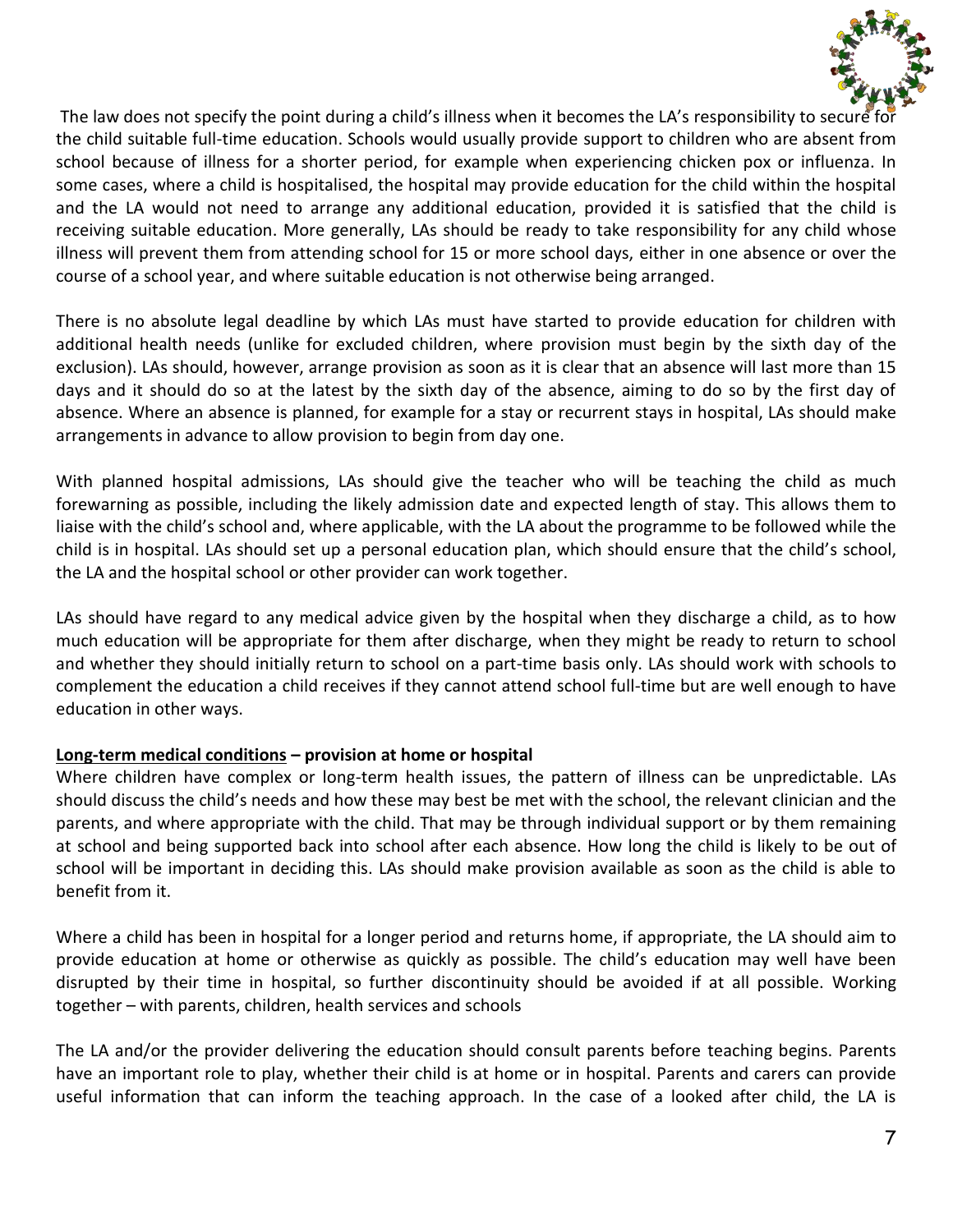responsible for safeguarding the child's welfare and education. Both the LA and primary carers (foster cares or residential social workers) would fulfil the parental role here and should be engaged. Children should also be involved in decisions from the start, with the ways in which they are engaged reflecting their age and maturity. This will help ensure that the right provision is offered and encourage the child's commitment to it.

In all cases, effective collaboration between all relevant services (LAs, CAMHS, NHS, schools and, where relevant, school nurses) is essential to delivering effective education for children with additional health needs. Service level agreements and/or multi-agency forums may aid this process. This applies whether the child is in hospital or at home. When a child is in hospital, liaison between hospital teaching staff, the LA's alternative provision/home tuition service and the child's school can ensure continuity of provision and consistency of curriculum. It can ensure that the school can make information available about the curriculum and work the child may miss, helping the child to keep up, rather than having to catch up.

A child unable to attend school because of health needs must not be removed from the school register without parental consent and certification from the school medical officer, even if the LA has become responsible for the child's education. Continuity is important for children and knowing that they can return to their familiar surroundings and school friends can help their recovery and their educational progress.

#### **Reintegration**

When reintegration into school is anticipated, LAs should work with the school (and hospital school, PRU/home tuition services if appropriate) to plan for consistent provision during and after the period of education outside school. As far as possible, the child should be able to access the curriculum and materials that he or she would have used in school. The LA should work with schools to ensure that children can successfully remain in touch with their school while they are away. This could be through school newsletters, emails, invitations to school events or internet links to lessons from their school.

LAs should work with schools to set up an individually tailored reintegration plan for each child. This may have to include extra support to help fill any gaps arising from the child's absence. It may be appropriate to involve the school nurse at this stage as they may be able to offer valuable advice. The school nurse will also want to be aware that the child is returning to school, so that they can be prepared to offer any appropriate support. Under equalities legislation schools must consider whether they need to make any reasonable adjustments to provide suitable access for the child.

Where the absence is likely to be lengthy, the reintegration plan may only take shape nearer to the likely date of return, to avoid putting unsuitable pressure on an ill child in the early stages of their absence. While most children will want to return to their previous school routine at once, some will need gradual reintegration over a longer period.

#### **Provision for siblings**

When treatment of a child's condition means that his or her family have to move nearer to a hospital, and there is a sibling of compulsory school age, the local authority into whose area the family has moved should seek to ensure that the sibling is offered a place, where provision is available, for example, in a local mainstream school or other appropriate setting.